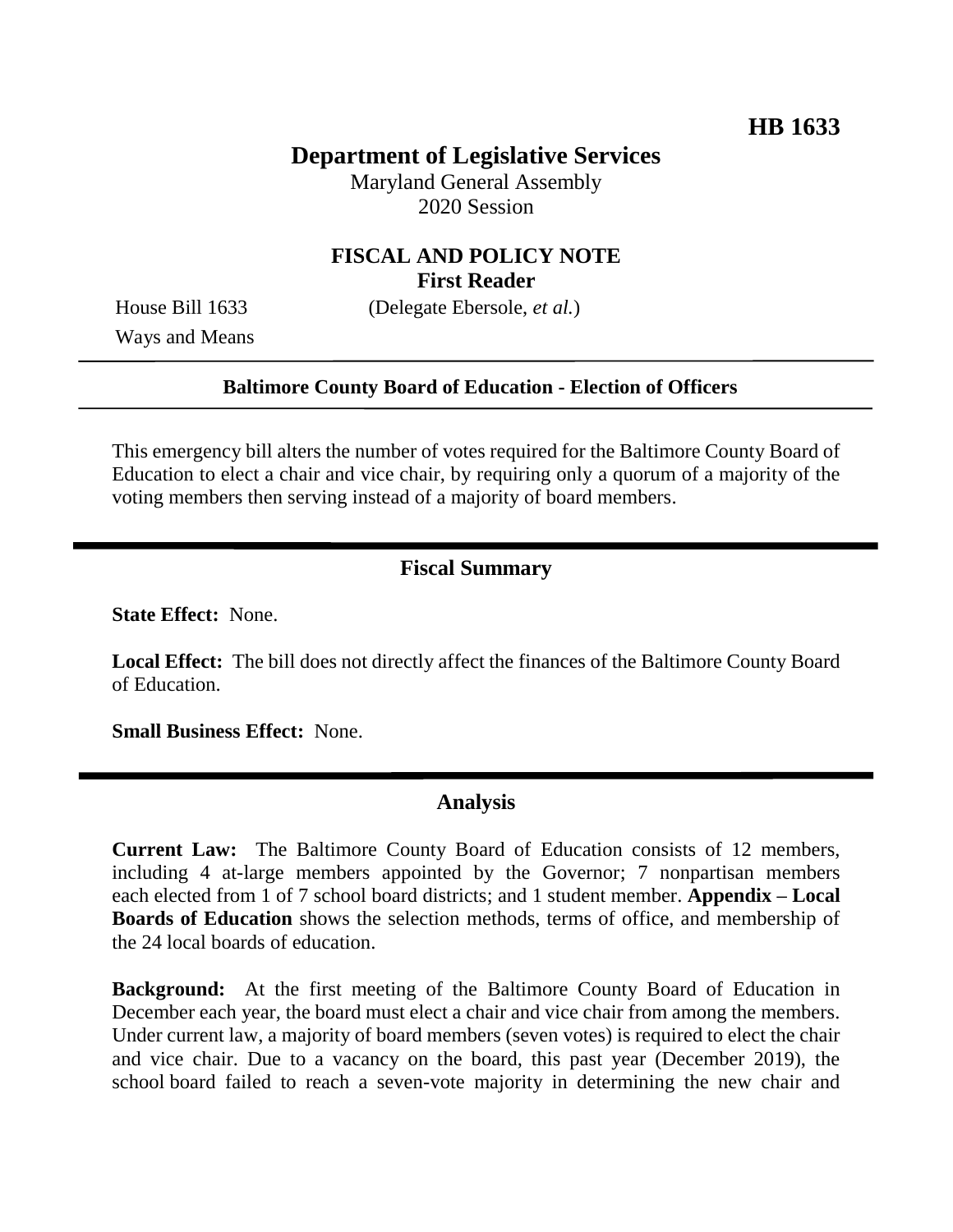vice chair for the upcoming year. As a result, the incumbent chair and vice chair retained their leadership positions.

# **Additional Information**

**Prior Introductions:** None.

**Designated Cross File:** SB 1055 (Senator Sydnor) - Education, Health, and Environmental Affairs.

**Information Source(s):** Baltimore County Public Schools; Department of Legislative Services

**Fiscal Note History:** First Reader - March 6, 2020 mr/hlb

Analysis by: Richard L. Duncan Direct Inquiries to:

(410) 946-5510 (301) 970-5510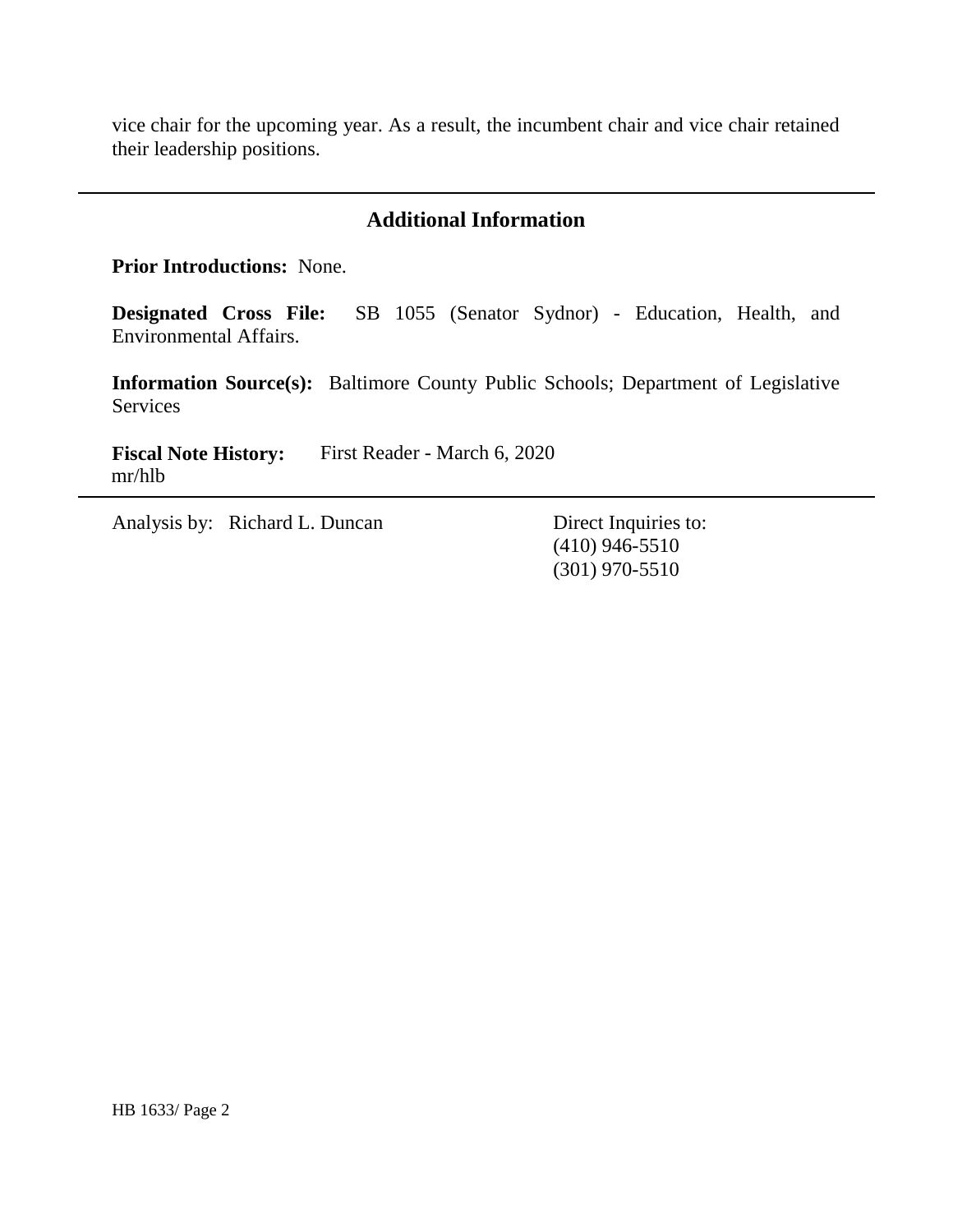# **Appendix − Local Boards of Education**

| <b>School System</b>        | Number of<br><b>Members</b> | <b>Term</b> |              | <b>Means of Selection</b> <sup>1</sup>                                                                             |
|-----------------------------|-----------------------------|-------------|--------------|--------------------------------------------------------------------------------------------------------------------|
| Allegany                    | 6                           | 4 years     | ${\bf E}$    | 5 from county at large<br>1 student (nonvoting, one-year term)                                                     |
| Anne Arundel <sup>2</sup>   | $8\,$                       | 4 years     | E            | 7 from councilmanic districts<br>1 student (one-year term)                                                         |
| Baltimore City <sup>3</sup> | 10                          | 3 years     | $\mathbf{A}$ | 9 from city at large<br>1 student (one-year term)                                                                  |
| Baltimore <sup>4</sup>      | 12                          | 4 years     | A/E          | 4 from county at large (appointed)<br>7 from councilmanic districts (elected)<br>1 student (one-year term)         |
| Calvert                     | 6                           | 4 years     | E            | 2 from county at large<br>3 from commissioner districts<br>1 student (nonvoting, one-year term)                    |
| Caroline                    | $\tau$                      | 4 years     | A/E          | 3 elected from school board districts<br>2 appointed from county at large<br>2 students (nonvoting, one-year term) |
| Carroll                     | 11                          | 4 years     | E            | 5 from county at large<br>5 commissioners ex officio (nonvoting)<br>1 student (nonvoting, one-year term)           |
| Cecil                       | 6                           | 4 years     | E            | 5 from commissioner districts<br>1 student (nonvoting, one-year term)                                              |
| Charles                     | 8                           | 4 years     | ${\bf E}$    | 7 from county at large<br>1 student (nonvoting, one-year term)                                                     |
| Dorchester                  | $\tau$                      | 4 years     | E            | 5 from councilmanic districts<br>2 students (nonvoting, one-year term)                                             |
| Frederick                   | $8\,$                       | 4 years     | E            | 7 from county at large<br>1 student (nonvoting, one-year term)                                                     |
| Garrett                     | 6                           | 4 years     | E            | 2 from county at large<br>3 from commissioner districts<br>1 student (nonvoting, one-year term)                    |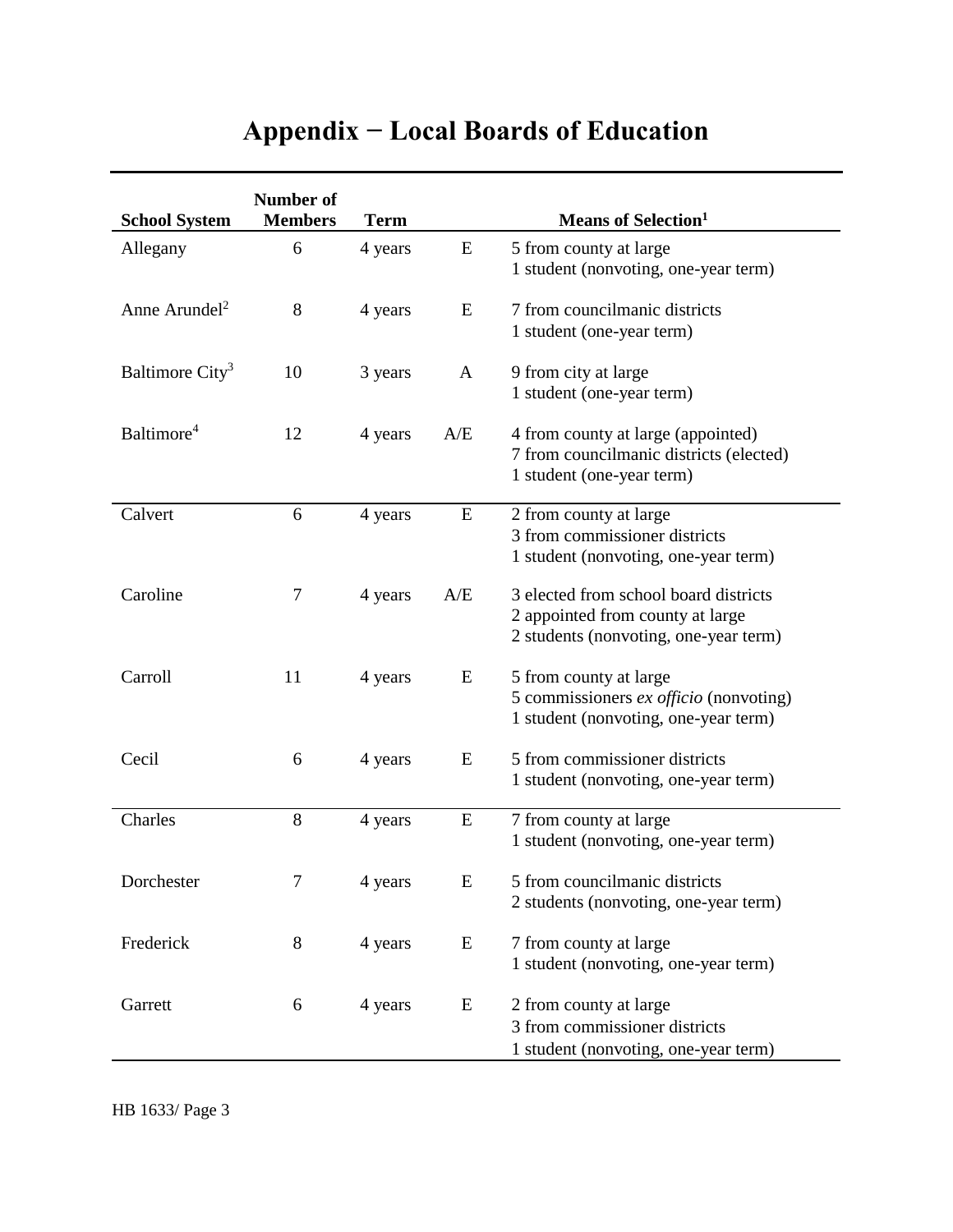| <b>School System</b>         | Number of<br><b>Members</b> | <b>Term</b> |           | <b>Means of Selection</b> <sup>1</sup>                                                                                                              |
|------------------------------|-----------------------------|-------------|-----------|-----------------------------------------------------------------------------------------------------------------------------------------------------|
| Harford                      | 11                          | 4 years     | A/E       | 6 elected from councilmanic districts<br>3 appointed from county at large<br>1 superintendent $ex$ officio (nonvoting)<br>1 student (one-year term) |
| Howard                       | $8\,$                       | 4 years     | E         | 2 from county at large<br>5 from councilmanic districts<br>1 student (one-year term)                                                                |
| Kent <sup>5</sup>            | 6                           | 4 years     | E         | 5 from county at large<br>1 student (nonvoting, one-year term)                                                                                      |
| Montgomery                   | 8                           | 4 years     | E         | 2 from county at large<br>5 from school districts<br>1 student (one-year term)                                                                      |
| Prince George's <sup>6</sup> | 14                          | 4 years     | A/E       | 9 elected from school board districts<br>4 appointed by county<br>1 student (one-year term)                                                         |
| Queen Anne's                 | 7                           | 4 years     | E         | 1 from county at large<br>4 from commissioner districts<br>2 students (nonvoting, one-year term)                                                    |
| St. Mary's                   | 6                           | 4 years     | E         | 1 from county at large<br>4 from commissioner districts<br>1 student (nonvoting, one-year term)                                                     |
| Somerset                     | 5                           | 4 years     | E         | All from commissioner districts                                                                                                                     |
| Talbot                       | 9                           | 4 years     | ${\bf E}$ | 7 from school board districts<br>2 students (nonvoting, one-year term)                                                                              |
| Washington <sup>7</sup>      | 8                           | 4 years     | E         | 7 from county at large<br>1 student (nonvoting, one-year term)                                                                                      |
| Wicomico <sup>8</sup>        | 7                           | 4 years     | E         | 5 from councilmanic districts<br>2 from county at large                                                                                             |
| Worcester                    | 10                          | 4 years     | E         | 7 from commissioner districts<br>3 students (nonvoting, one-year term)                                                                              |